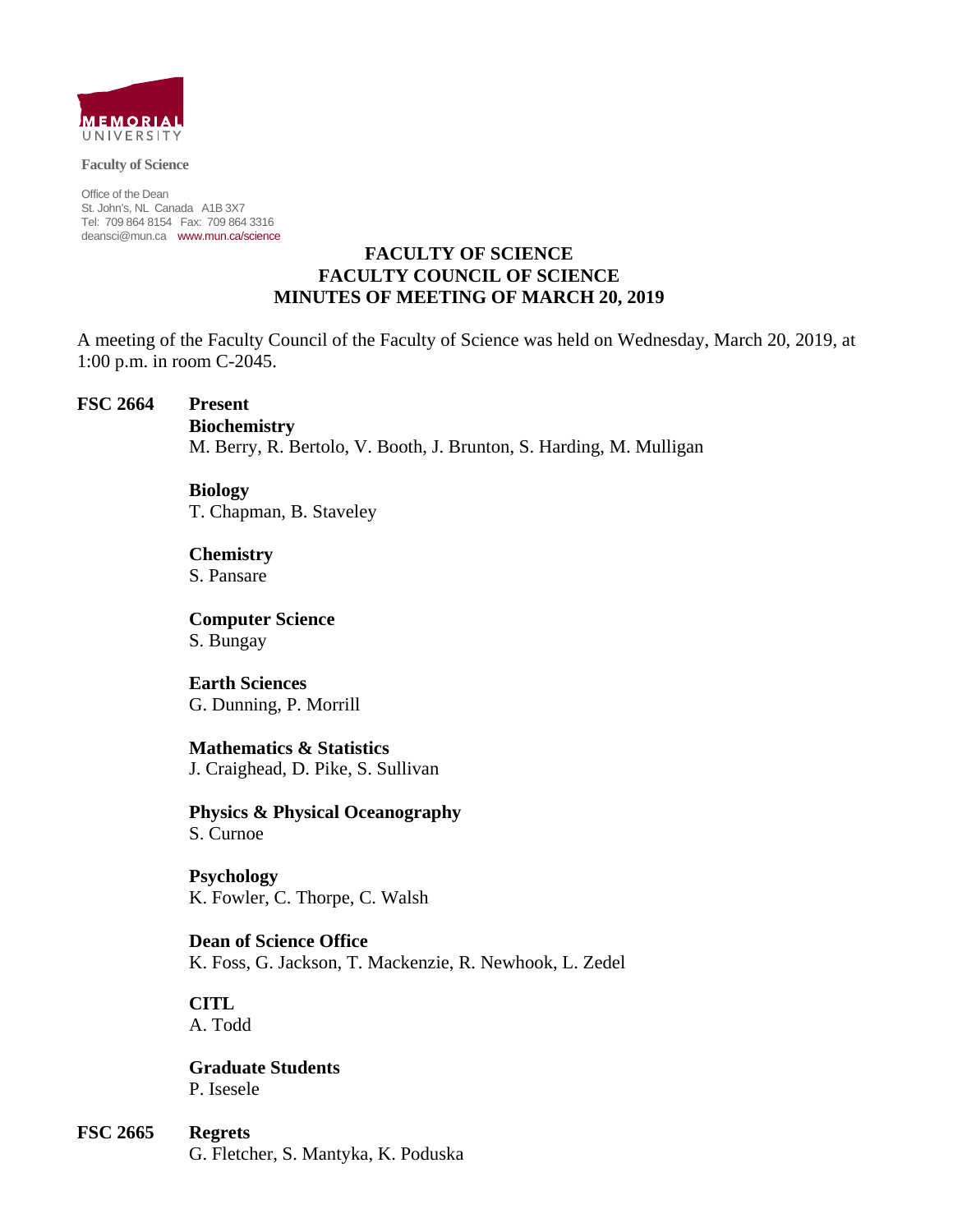**FSC 2666 Adoption of Minutes**

**Moved:** Minutes of the February 20, 2019, meeting be adopted (Sullivan/Berry). **One Abstention. Carried.** 

# **FSC 2667 Business Arising:**

 It is noted that Greg Dunning and John Hanchar of the Department of Earth Sciences did attend the February 20, 2019 Faculty of Science Faculty Council meeting. The Dean reminded all members to sign the attendance sheet.

- **FSC 2668 Correspondence:** None
- **FSC 2669** Dr. Gavan Watson, Associate Vice-President, Teaching and Learning, and Director, CITL, and Dr. Kim Myrick, Assistant Director, Teaching and Learning, CITL, presented on the Teaching and Learning Framework.

## **FSC 2670 Reports of Standing Committees:**

## **A. Undergraduate Studies Committee:**

- Presented by Shannon Sullivan, Chair, Undergraduate Studies Committee
- **a.** Department of Ocean Sciences, Special Topics course, OCSC 4920, Special Topics in Crustacean Biology, approved by the committee and presented to Faculty Council for information only.
- **B. Graduate Studies Committee:** None
- **C. Nominating Committee:** None
- **D. Library Committee:** None
- **FSC 2671 Report of Teaching Consultant:** None

# **FSC 2672 Report of the Dean**

Presented by Mark Abrahams, Dean.

- 1. A reminder that Phase II OFI funding competition is nearing the April 11 deadline for expressions of interest. As a reminder, proposals are meant for a large research consortia. Individuals that are not currently part of a consortia are asked to send their key information to the committee tasked with helping individuals join consortia. Members of the committee are Uta Passow (passow@mun.ca), Helen Zhang (bzhang@mun.ca), Heather O'Brien (HSSResearchAdmin@mun.ca), and Kelley Santos (Kelley.Santos@mi.mun.ca).
- 2. The Ocean Supercluster will be having a collaboration event in Halifax on March 26 at the Halifax Convention Centre. It is intended to build and strengthen relationships, share capabilities, and learn how to activate and accelerate cross-sectoral